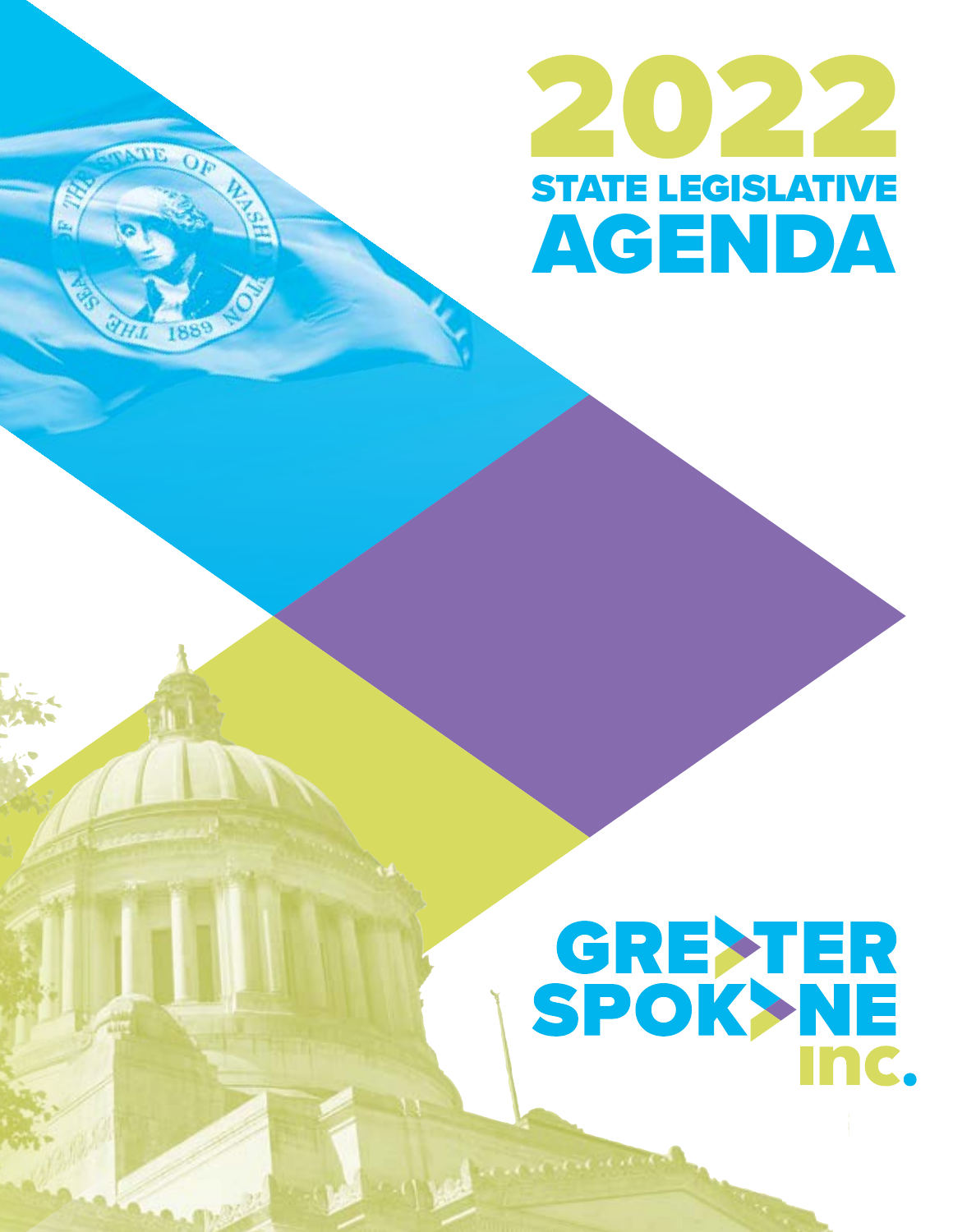#### WHAT WE DO

As the Spokane area's business development organization, GSI brings regional partners together to advocate for our community's priorities with a strong, unified voice. Together, we have a greater voice for the future of our region.

#### COMMUNITY COLLABORATION

Our 2022 state legislative agenda is developed in collaboration with our community and business leaders, local government and school district partners, higher education and community college institutions, and non-profit and labor leaders from across our Spokane region.

#### GSI PRIORITIES

- Protect our state's business climate and promote recovery for small businesses,
- Work for sustainable transportation revenue and our regions fair share of funding,
- Support our higher education partners to expand academic programs and opportunities,
- Secure passage of necessary modifications on long-term care premiums and nurse licensure compact,
- Pursue dedicated, permanent regional funding for economic development,
- Promote a quality, affordable childcare system, and
- Bring state funding back to our region for critical local community projects.

#### MISSION

We lead transformative business and community initiatives to build a robust regional economy.

#### VISION

A vibrant Spokane region where businesses and communities thrive.

#### VALUES

Collaboration

We are inclusive and welcome a diversity of perspectives that reflect the aspirations of our community.

#### Innovation

We are resourceful and creative and strive for intentional progress in all that we do.

#### Respect

We foster mutually respectful relationships between members, our partners, and the community.



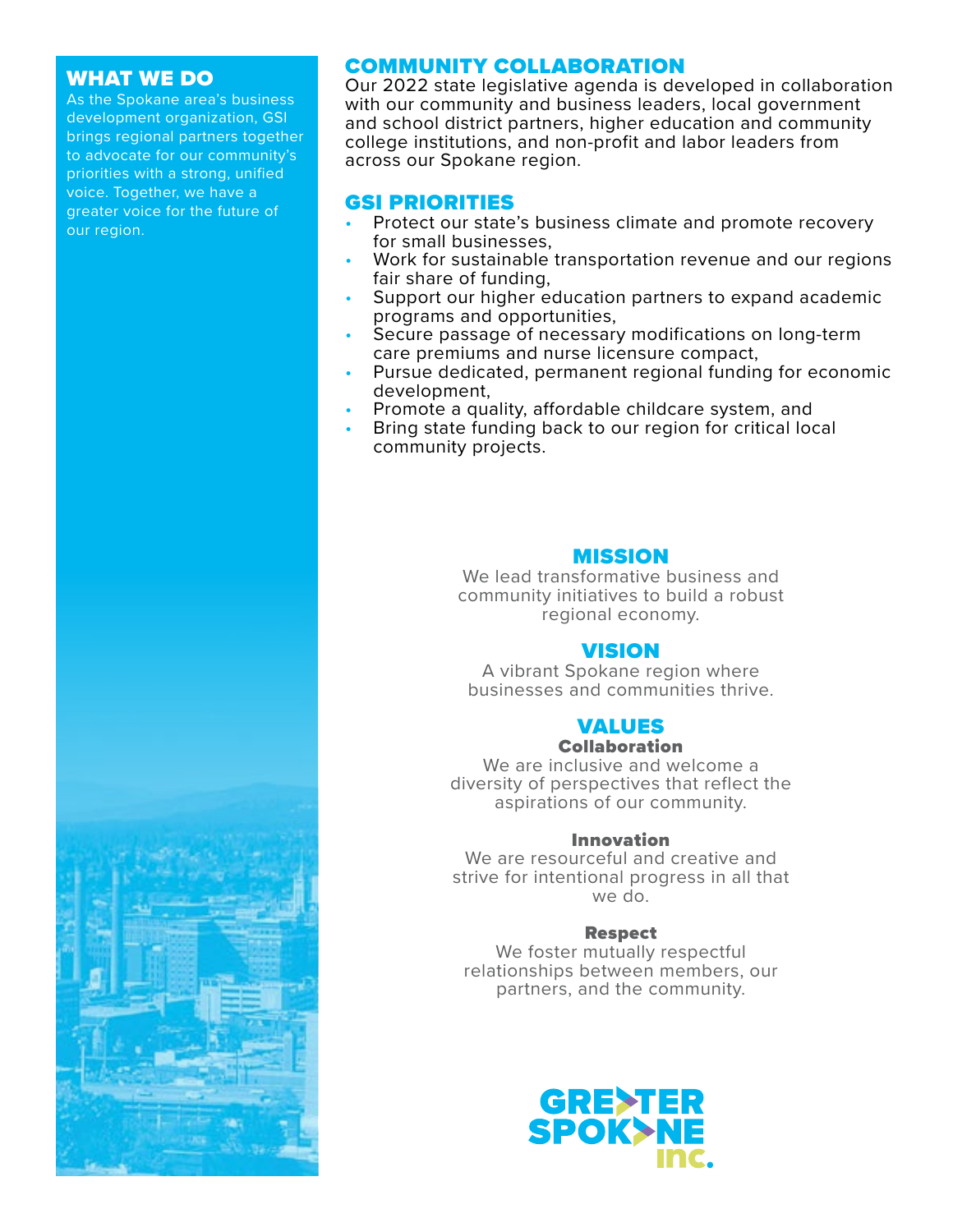#### BUSINESS CLIMATE

#### Unemployment Insurance Relief

GSI supports mitigating increases on unemployment insurance (UI) premiums by paying down rate classes with state surplus funds or federal relief funds when feasible. UI costs are a direct result of the COVID pandemic and would serve to be a major burden upon small businesses trying to recover from the economic downturn.

#### Qui Tam

GSI is adamantly opposed to House Bill 1076 that would provide an employee the ability to pursue legal relief on behalf of an agency for the enforcement of various occupational and employment laws, a qui tam action. This bill is unnecessary as there are existing penalties in law for violations and the bill does not allow businesses any ability for the employer to cure.

#### Clean, Affordable Energy

GSI supports affordable, reliable energy resources and the preservation of consumer choice when it comes to meeting their energy needs. GSI believes that natural gas and hydroelectricity play an integral role in maintaining the economic vitality of our local business climate and are critical pieces of cost-effective "all-of-the-above" strategies for expanding our region's clean energy capacity and fighting climate change. GSI is opposed to breaching the Columbia and Snake River dams that provide low-carbon transportation, efficient irrigation, flood control, and clean, affordable electricity.

#### Expanded Broadband Capacity

The Spokane business community recognizes the critical need for expanded access to high-speed broadband for businesses and consumers in the greater region. Broadband infrastructure and access make Spokane a regionally competitive site for new businesses and helps current businesses access a global market. Rural broadband access should be expanded and urban capacity increased to ensure that our region and state continue to grow and flourish.

#### **ECONOMIC** DEVELOPMENT Local Economic

Development Funding GSI supports House Bill 1333 which would extend the existing local sales tax credit for economic development in rural counties.

#### Growth Management Act

GSI supports amending the GMA to address significant population fluctuations and enhance local government's role in the GMA planning process. Amendments should account for and accommodate growth in the Spokane region. Further, GSI encourages the state to allocate adequate funding to local jurisdictions to effectively implement planning directives from the state.

## 2022 STATE LEGISLATIVE AGENDA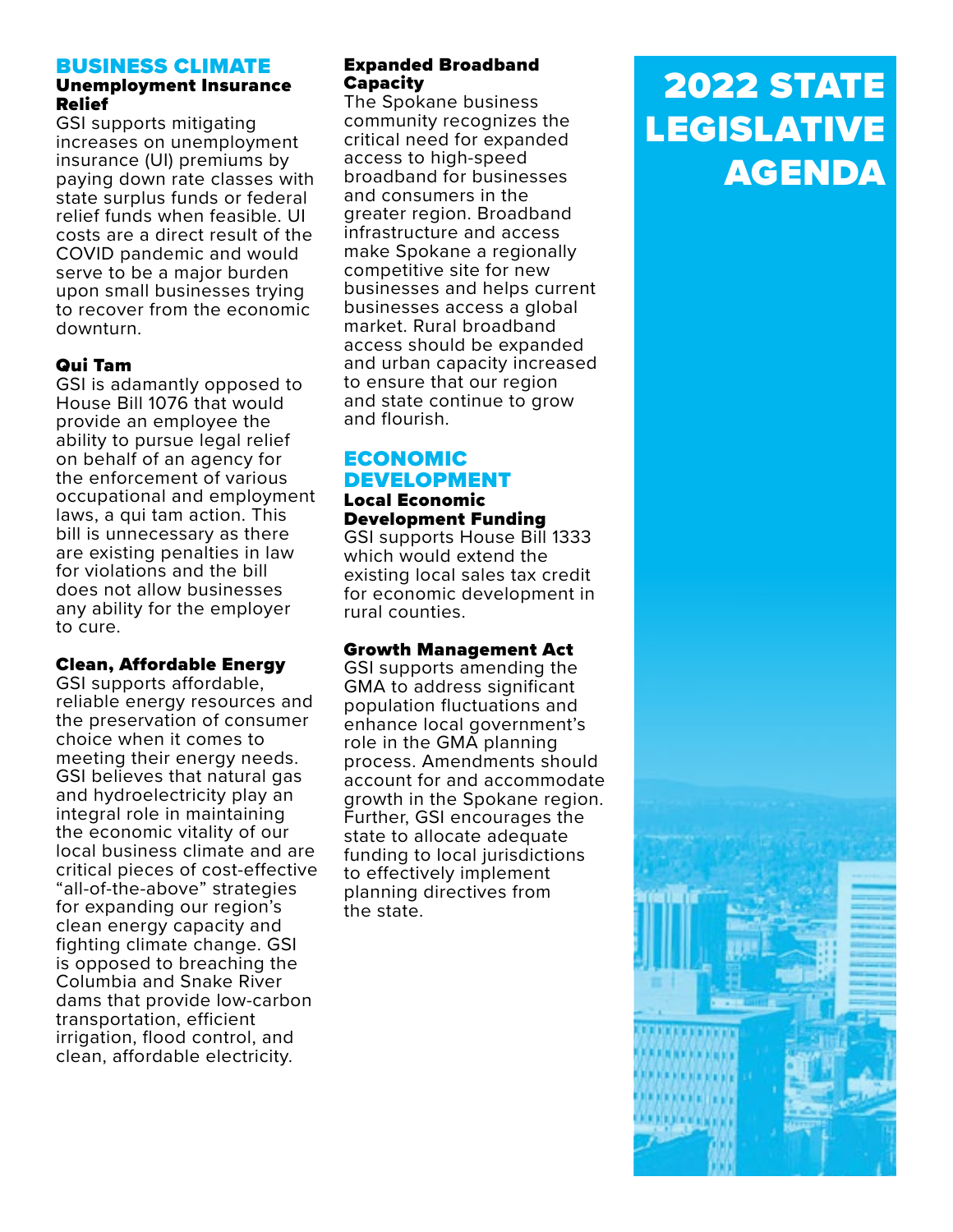#### **GREATER COMMUNITY**

Together, we put the pieces in place to attract organizations, talent, and people with big dreams to create a vibrant community

#### **GREATER** GROWTH

Together, we support business expansion to create job growth for a thriving economy

#### GREATER **VOICE**

Together, we have a greater voice for the future of our region

#### GREATER TALENT

Together, we build, champion, and retain a talented workforce

#### ENGAGEMENT

Investment, Communications, Partnerships, Events, Programming



#### TRANSPORTATION

GSI will work during the 2022 Legislative Session for passage of an additive state transportation package subject to the following principles:

- Ensures any new revenue for transportation is used for its intended purpose,<br>Makes certain any state
- transportation spending package is reflective of the Spokane region's proportional share and appropriated for Spokane projects and programs, • Maintains current
- committed funding for the region and maintains funding for its designated purpose (North Spokane<br>Corridor),
- Allows more regional and local control with flexible state transportation funds to determine and sustain needed maintenance and preservation programs, • Reflects the work of our
- community partners and the Spokane Regional Transportation Council (SRTC) process, and
- Preserves programs for targeted transportation programs and investments including Freight Mobility Strategic Investment Board (FMSIB), Transportation Improvement Board (TIB), County Road Administration Board (CRAB), and Community Economic Revitalization Board (CERB).

#### WORKFORCE DEVELOPMENT

Human capital is an essential ingredient that drives business innovation, growth, and competitiveness. Spokane employers face a critical shortage of skilled and experienced labor. Central to re-engaging our regional workforce and upskilling the existing workforce is access to affordable childcare and post-secondary education.

#### QUALITY CHILDCARE AND EARLY LEARNING

GSI supports a systemic approach to early learning and quality childcare that addresses regulation, worker's wages, and capital investment shortages in the industry. To make best use of available resources in the public and private sector, GSI supports regulatory streamlining and reduction of barriers-to-entry in the childcare industry as well as the exploration of a public-private partnership in childcare as a pilot in the Spokane region.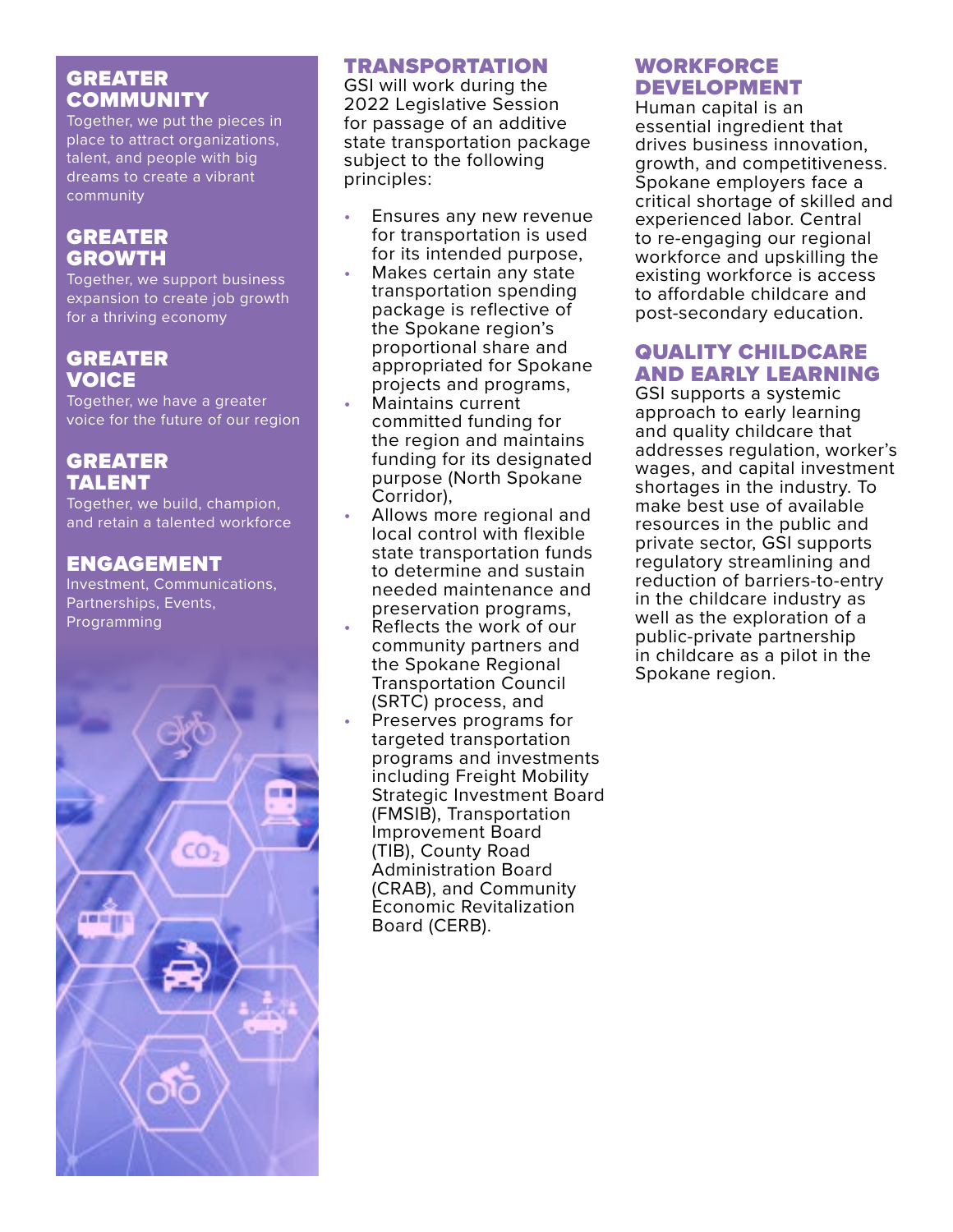#### POST-SECONDARY EDUCATION

#### Mental Health Pharmacy Residency Program

The University of Washington and Washington State University are partnering to establish a one-year pharmacy residency program to provide additional training in mental health. The new program would have graduates devise pharmaceutical strategies for complex or unique mental health challenges. Each school would have two residencies per year for both eastern and western Washington.

#### Cybersecurity Programs at EWU, SFCC, and WSU

The employer community in Eastern Washington recognizes the critical need for cyber security professionals to join the workforce. GSI supports efforts at Washington universities to expand their programs and help protect vital business infrastructure.

#### EAGLE CARE Network

GSI supports EWU's request to expand and continue their coordinated care network, Eagle Care. Eagle Care is a network designed to maximize collaboration of various student support services and academic advising focused on degree completion.

#### Expand the Washington College Grant

GSI supports the efforts outlined in Senate Bill 5215 which would address the equity gap through an expansion of the Washington College Grant at independent institutions of higher education.

#### Expanded Work Study

Aligning with an expansion of career-connected learning opportunities and GSI's efforts to recruit talent from outside the state, Spokane businesses support the expansion of Work Study to include out-ofstate students. Connecting students from other states to Washington companies will both advance access to quality education and open opportunity for Washington companies to recruit from a broader workforce.

#### High-Demand Degree Programs

GSI supports expanding student aid to fill seats in high-demand degree programs. Through targeted public and private support, Washington's institutions of higher learning can ensure that residents meet critical state workforce needs.

#### College Success Foundation Maintenance Funding

GSI supports maintenance funding for the College Success Foundation at \$8.3M annually.

#### Capital Matching Grant Program

GSI encourages the state to leverage capital investment at Washington's institutions of higher learning through a matching grant program.

#### Career and College Pathways Innovation Fund

GSI supports WSAC's recommendation of investing federal and state funds in a competitive grant program across the state for existing and new community-based career and college promise collaborations. The goal of increasing direct K-12 postsecondary enrollment rates, which currently lag national rates, will bolster Washington's workforce competitiveness.

## 2022 STATE LEGISLATIVE AGENDA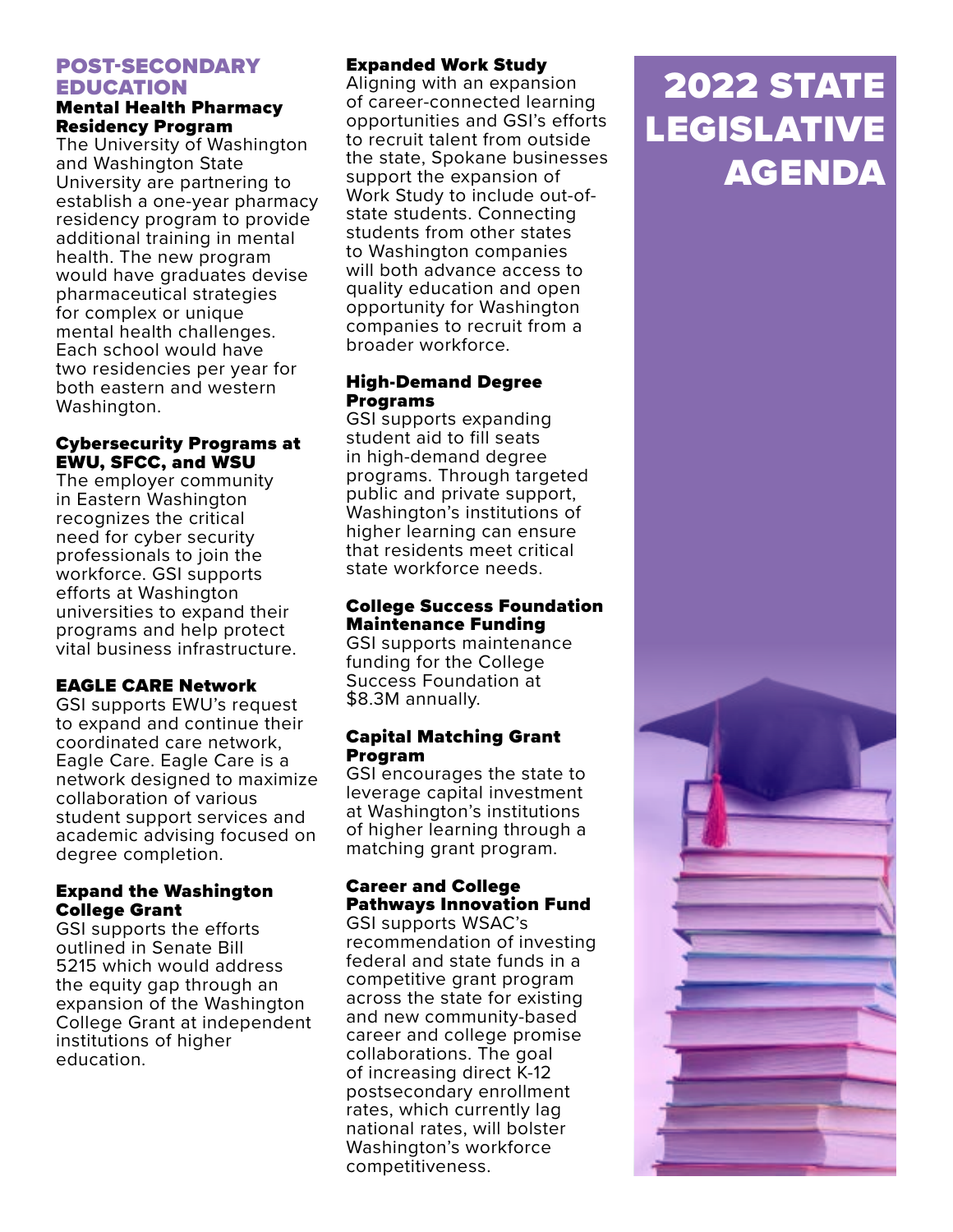## TOGETHER WE'RE GREATER

#### HEALTHCARE

Long-Term Care Premium

GSI members are concerned by the rapid implementation of the state's new longterm care program. The Spokane business community supports additional time for employees to choose a long-term care program that works best for their individual needs. Modifications to address portability of benefits, the ability to opt out of the state program, out-of-state residents working in Washington, and the automatic inflator on premiums should be considered by the legislature as soon as possible.

If the needs of Spokane workers cannot be met by a state program, GSI supports a full repeal of the state's long-term care program.

#### Nurse Licensure Compact

Under the state's emergency COVID-19 order, out-ofstate licensed nurses have been allowed to practice in Washington State, and it's time to make it permanent. GSI continues to support passage of Senate Bill 5247 to include Washington State in the National Nurse Licensure Compact (NLC). SB 5247 would allow nurses who are credentialed and licensed in other NLC states to practice in Washington. Passage of this legislation is a long-time GSI priority for our partners at Fairchild AFB, the longterm care community, and the hospital industry.

#### Healthcare Providers Licensure

GSI supports efforts underway to expedite healthcare providers licenses and joining federal compacts for audiologists and psychologists.

#### IHME in Spokane

GSI supports the University of Washington's supplemental operating budget request to study community health metrics, disparities, and drivers in rural and Eastern Washington medical care to maximize positive population health impacts. The study will harness the capacity of the Institute for Health Metrics and Evaluation while piloting the expansion of impactful research in the Spokane region.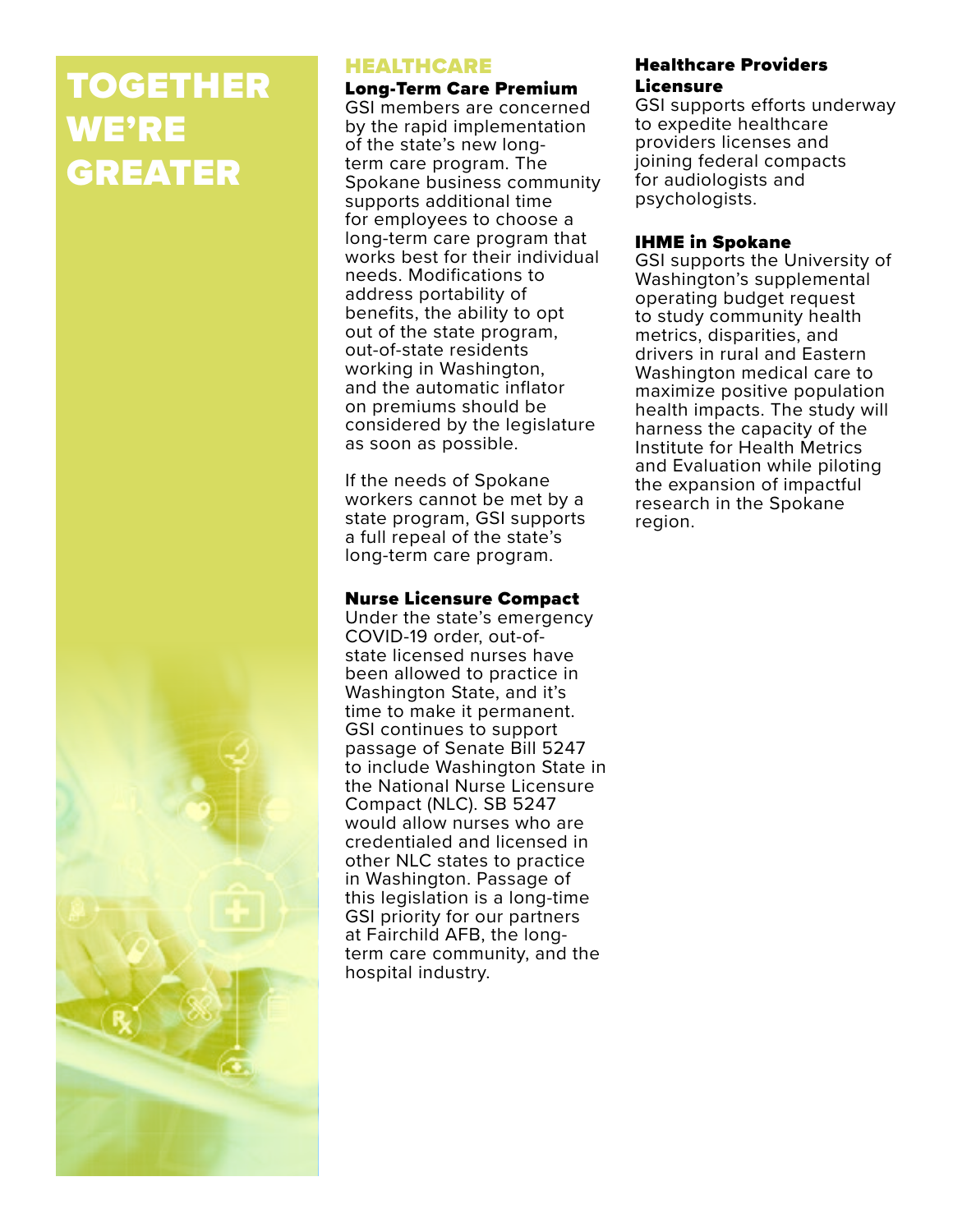#### COMMUNITY PROJECTS AND BUDGET REQUESTS

#### Trunk Rail and Transload Spur Connection

GSI supports the state matching request from Spokane International Airport to make a critical \$17M investment in rail connectivity between the airport Trunk Rail and Transload facility, optimizing multimodal freight movement in the Spokane region. State matching funds: \$1.7M

#### Spotted Road Realignment Project

GSI supports state matching funds for an important \$29M safety and mobility improvement project in Spokane International Airport's runway protection zone. Realignment of Spotted Road will address significant traffic and aviation safety concerns at the inbound and outbound intersection. State matching funds: \$5M

#### Felts Field Parking Lot Update

GSI supports the Spokane International Airport's request for state funds to support the \$10M Felts Field Gateway Plan through a \$500,000 request to update the parking lot at Felts Field.

#### Sewer Extension to Transload Facility

GSI supports state matching funds for infrastructure investment at the transload facility, connecting the facility to the regional sewer system. This investment will optimize use and extend its \$773M economic impact well into the future. State matching funds: \$1.5M

#### Division Bus Rapid Transit

GSI supports the Spokane Transit Authority's request for state transportation funding towards a \$150M investment in Bus Rapid Transit (BRT) in Spokane. The Division BRT will support economic vitality, equitable access, and improved quality of life through improved public transit infrastructure and is a piece of transitcentric development in North Spokane and Mead. Transportation funds request: \$50M over 3 years

#### Mt. Spokane Ski and Snowboard Park Lodges

GSI supports Mt. Spokane's request for state funding to improve guest service areas at Mt. Spokane's lodges through kitchen renovation and outdoor seating improvements to address continuing COVID spacing needs. State request: \$385,000

#### Pines/BNSF Grade Separation Project

To replace the existing at-grade BNSF crossing on Pines Road with an underpass and redesign the adjacent signalized Pines/Trent intersection with a roundabout. State request: \$19.3M

## 2022 STATE LEGISLATIVE AGENDA